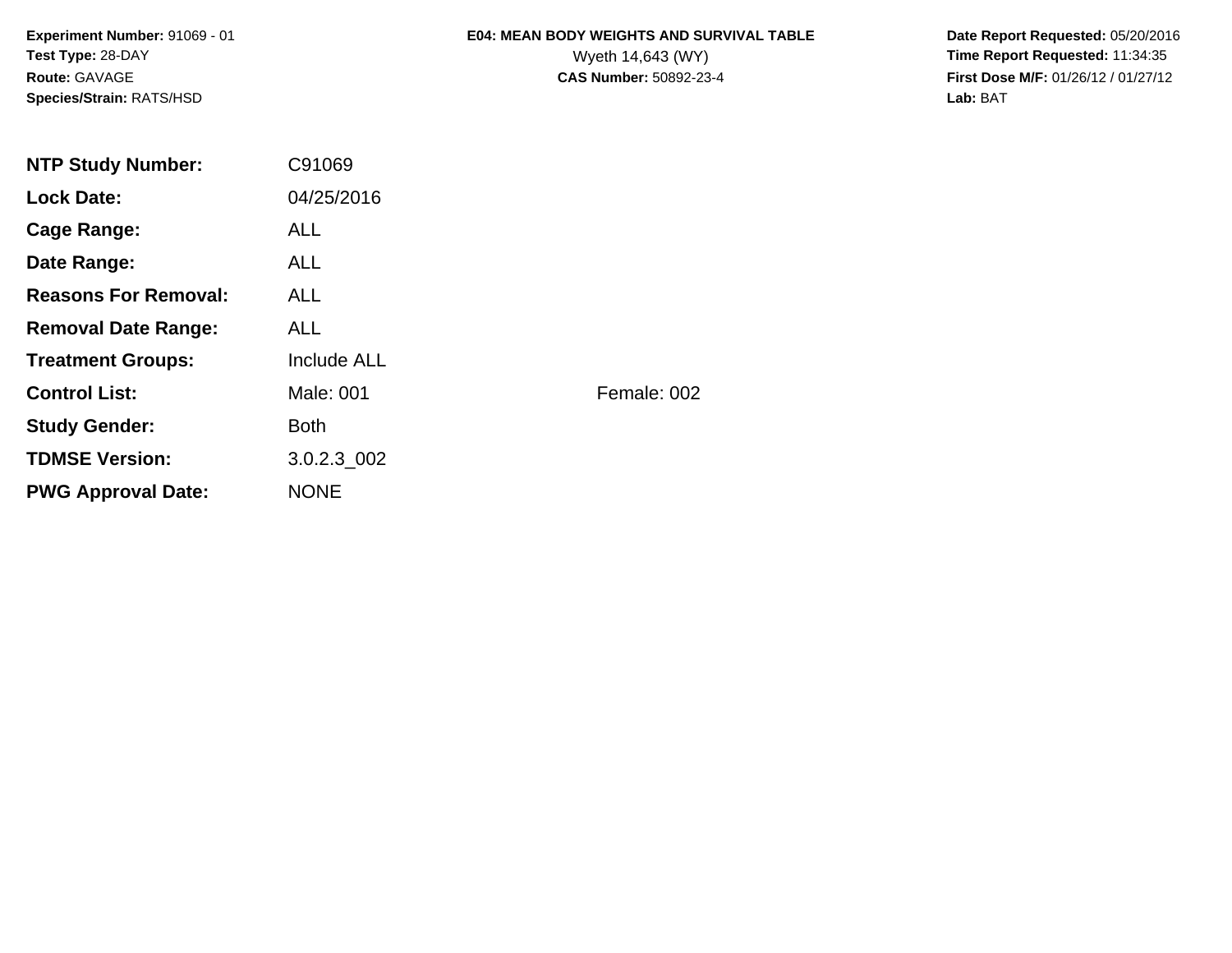**Experiment Number:** 91069 - 01**Test Type:** 28-DAY**Route:** GAVAGE**Species/Strain:** RATS/HSD

# **E04: MEAN BODY WEIGHTS AND SURVIVAL TABLE**

 **Date Report Requested:** 05/20/2016 Wyeth 14,643 (WY) **Time Report Requested:** 11:34:35<br>**CAS Number:** 50892-23-4 **Time Report Requested:** 11:34:35 **First Dose M/F:** 01/26/12 / 01/27/12<br>Lab: BAT **Lab:** BAT

**MALE**

| <b>DAY</b>                | 0mg/kg/d M |    | 6.25mg/kg/d M |                        |    | 12.5mg/kg/d M |                        |    |       | 25mg/kg/d M            |    |  |
|---------------------------|------------|----|---------------|------------------------|----|---------------|------------------------|----|-------|------------------------|----|--|
|                           | WT(G)      | N  | WT(G)         | %<br>OF<br><b>CNTL</b> | N  | WT(G)         | %<br>OF<br><b>CNTL</b> | N  | WT(G) | %<br>OF<br><b>CNTL</b> | N  |  |
|                           | 271.2      | 10 | 273.1         | 100.7                  | 10 | 271.5 100.1   |                        | 10 |       | 271.6 100.2            | 10 |  |
| 8                         | 290.8      | 10 | 297.4         | 102.3                  | 10 | 292.1         | 100.5                  | 10 |       | 292.6 100.6            | 10 |  |
| 15                        | 310.4      | 10 | 309.7         | 99.8                   | 10 | 303.3         | 97.7                   | 10 | 300.4 | 96.8                   | 10 |  |
| 22                        | 321.4      | 10 | 320.4         | 99.7                   | 10 | 313.1         | 97.4                   | 10 | 309.3 | 96.2                   | 10 |  |
| <b>TERM</b><br><b>SAC</b> | 336.2      | 10 | 324.1         | 96.4                   | 10 | 315.6 93.9    |                        | 10 | 307.9 | 91.6                   | 10 |  |

\*\*\* END OF MALE \*\*\*